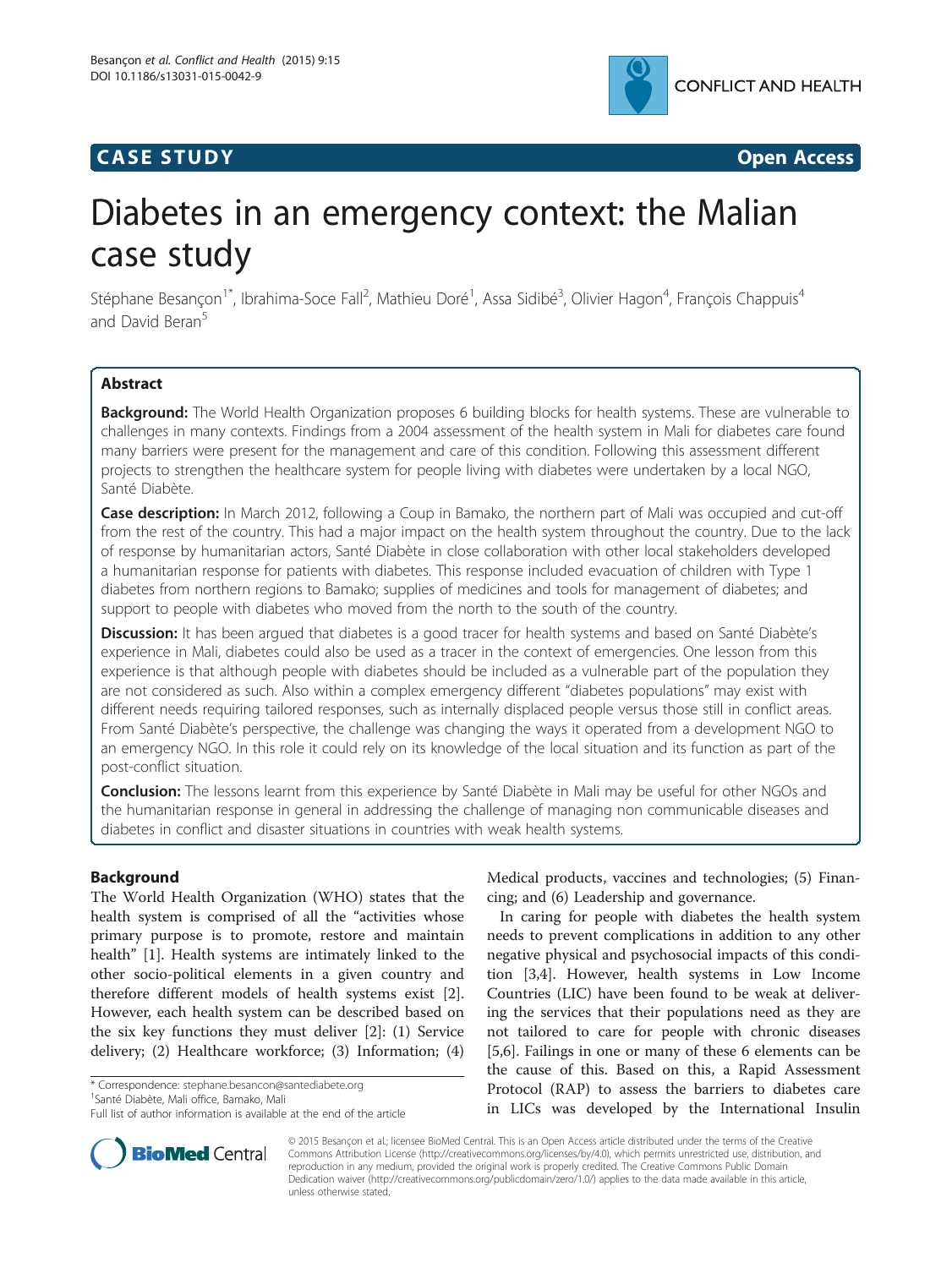Foundation (IIF: UK registered charity active in the area of health systems and access to diabetes care) with the aim to assess the barriers to access to diabetes care and medicines [\[7\]](#page-5-0). This approach allows for an overall vision of the 6 elements of the health system and where these may fail in delivering appropriate diabetes care.

In 2004 the IIF in partnership with Santé Diabète (French NGO active in Francophone West Africa in the area of diabetes) carried out this RAP in Mali. Mali was chosen for this study as like many other countries in sub-Saharan Africa it faced an increasing burden of diabetes due to increases in urbanization, the challenges of the nutritional transition and increasing sedentary behavior. The Malian health system is also confronted by many challenges with regards to the 6 WHO building blocks and it was of interest to the IIF, Santé Diabète and the Malian Ministry of Health to see how these impacted the management of diabetes. Finally having Santé Diabète active in Mali and collaborating closely with local stakeholders and institutions meant that the recommendations from the RAP could be implemented.

Mali is located in West Africa with a population of 14.8 million people and a life expectancy at birth of 57 years for men and women [[8\]](#page-5-0). Total expenditure on health per capita per year is Int.\$ 74 representing 5.8% of total Gross Domestic Product. It is estimated that 31% of total deaths are due to Noncommunicable diseases (NCD), with 2% due to diabetes [\[8\]](#page-5-0). The International Diabetes Federation (IDF) estimates the prevalence of diabetes in Mali at 1.28% of the adult population [[9\]](#page-5-0), but local experts would state that this seriously underestimates the true burden. The prevalence of Type 2 diabetes in the African Region is estimated to be 4.9% (20–79-year olds) [[10](#page-5-0)].

The findings from the 2004 study found many barriers with regards to the 6 building blocks of the health system. For example, in terms of service delivery, there were no guidelines or treatment protocols, no organization and coordination of care and referrals, sub-optimal use of the existing health pyramid in Mali, long waiting times and a lack of patient education [\[11\]](#page-5-0). An absence of care outside of Bamako (the capital city) meant that many people from all of Mali had to travel to Bamako for care. Specialists were only present in Bamako and there was a clear lack of human resources in terms of overall number and training. At the time of the assessment there were only 2 specialists (one diabetologist and one endocrinologist) practicing in all of Mali. In terms of data and information there was no standardized means of collecting information on patients and there was an overall lack of data on the number of people with diabetes in Mali. Serious problems were present in terms of the availability and affordability of medicines and other supplies. Insulin was not widely available and cost approximately US\$ 11 per vial. Syringes and diagnostic tests were also not readily available and posed a financial burden to those who needed to access them. Issues with the supply chain for both medicines and laboratory equipment were identified. The patient and their family had to bear the entirety of the financial burden of diabetes as no government or other support was available. Leadership and governance were lacking with no government policy or strategy addressing diabetes and no organizational structure at a national level coordinating the government's response to diabetes or NCDs.

This resulted in the life expectancy of a child with Type 1 diabetes being 1 year after diagnosis, in comparison to normal life expectancy in the "Western world". On average per month a patient in Bamako spent \$21.24 on diabetes care (assuming 1 blood glucose measurement per month, 8 syringes per month, 1 vial of insulin at an average cost of \$10.88 in the public sector, 1 monthly consultation, and travel costs) representing nearly 70% of per capita GDP [[12](#page-5-0)]. In contrast in Mozambique and Zambia other countries in sub-Saharan Africa where this research was carried out monthly costs were equivalent to US\$ 22.8 and US\$ 16.59 respectively [[13\]](#page-5-0).

These results were then used by Santé Diabète, in collaboration with the Ministry of Health, local specialists and the WHO Country Office to develop a comprehensive strategy to address the barriers highlighted above. The overall project included training of diabetes "referral" doctors throughout the country, training for other health professionals in the area of diabetes and the creation of specialized university diplomas in the area of diabetes. In addition improvements were made with the availability of diagnostic tools and decreasing the price of medicines. Diabetes registers were created, as were different elements to improve service delivery such as development of specialized and decentralized diabetes consultations, strengthening of patient education and targeting specific complications. These projects were destabilized due to the crisis that started in Mali in March 2012.

## Case description

On the  $22<sup>nd</sup>$  of March 2012, Mali was shaken by a coup carried out by part of the Malian armed forces [[14\]](#page-5-0). In the beginning of April 2012 the main towns of the north of Mali, Gao, Kidal and Timbuktu were overtaken by Touareg rebels seeking independence from Bamako [\[15](#page-5-0)]. In July the same year Islamists took control of the whole of northern Mali and in January 2013 these forces launched an offensive to take over the south [\[16,17](#page-5-0)]. The French government intervened militarily in its former colony to stop the progression of these militants. This destabilization of the country, its government and health system impacted the 6 building blocks of the health system. In the north of Mali this had a direct impact whereas in the south the impact was more indirect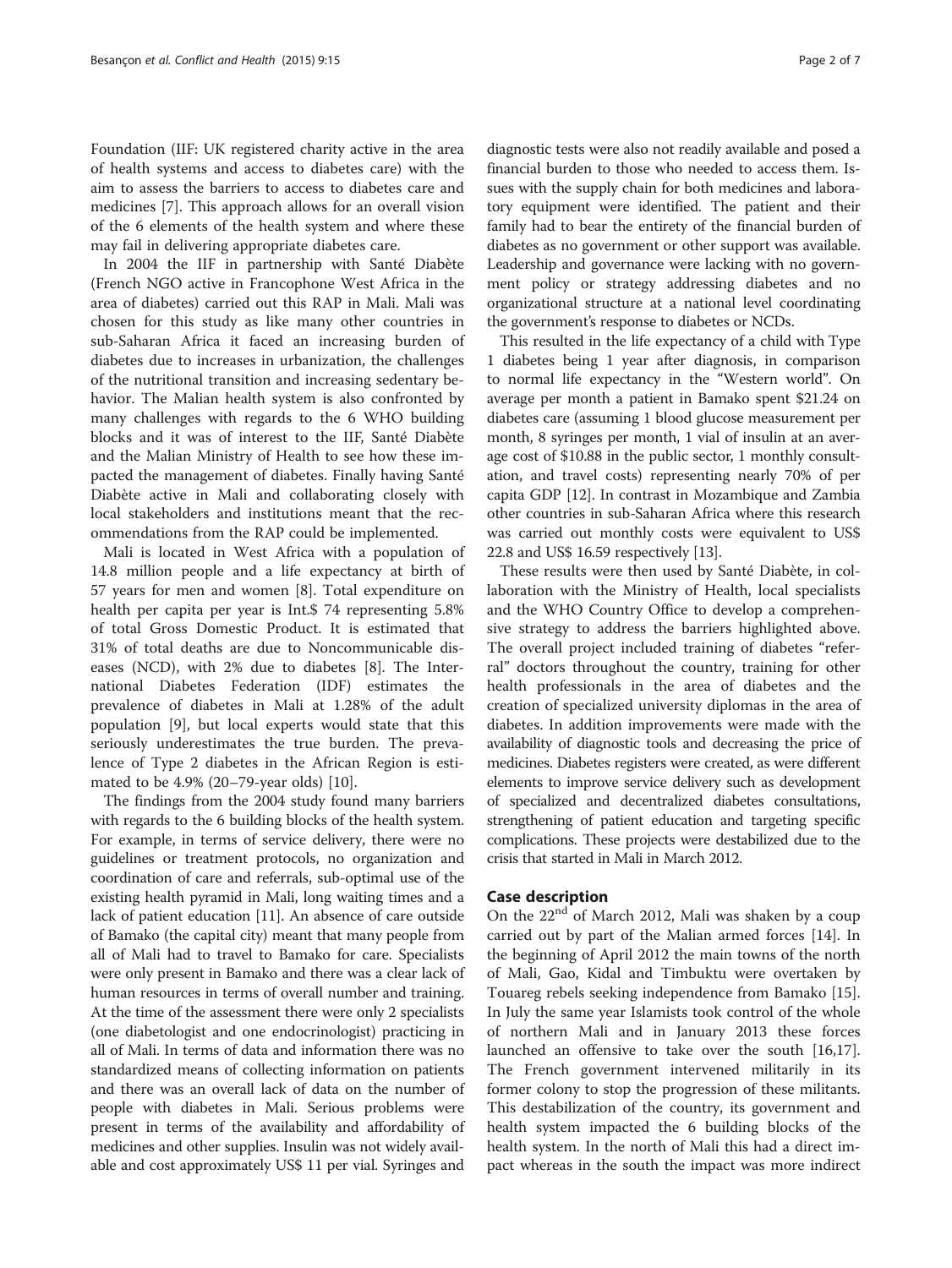due to people exerting more pressure on the already weak health system as they fled the conflict zone. The impact of this situation on the 6 building blocks of the WHO in terms of diabetes in the two areas of Mali is summarized in Table 1. Because of this people with diabetes faced a whole series of challenges in terms of access to care and medicines [[18\]](#page-5-0).

As of April 2012 a massive humanitarian response was organized to help the 2.24 million people living in areas directly impacted by the conflict and 198,500 displaced people [\[19,20](#page-5-0)]. To address this situation two parallel responses were developed, one by the Ministry of Health's technical staff and the other developed by humanitarian actors. Both of these were then combined into a Common Humanitarian Action Plan. The overall resources allocated to this crisis were US\$ 150 million for the overall humanitarian response and US\$ 9.5 million specifically for health [[19](#page-5-0),[20](#page-5-0)].

In asking for support for people with diabetes Santé Diabète received many negative responses from traditional donors. For example the Office for the Coordination of Humanitarian Affairs (OCHA) and United Nations

Children's Fund (UNICEF) declined to support diabetes related activities despite the small amount requested, US\$ 41,000 from OCHA and US\$ 12,700 from UNICEF. The response from OCHA was "diabetes is not in the framework and not a emergency" and UNICEF stated "Diabetes is not a priority" [\[21\]](#page-5-0). It was not the actual proposals developed by Santé Diabète that were rejected, but the population in critical need of diabetes services not seen as a priority by those responding to the crisis. The reason for this is that people with NCDs and diabetes were not included in the "priority list", as they were not considered as vulnerable. Diabetes should be seen as a priority as people with this condition are vulnerable even in normal circum-

stances, a fact being exacerbated during a period of crisis. Santé Diabète decided to propose an emergency strategy for people with diabetes building off its knowledge and experience as a development NGO active in Mali since 2001. This strategy focused on two target populations:

- 1. People with diabetes living in the north who were still in that area
- 2. Internally displaced people with diabetes

| WHO Health System Building Block            | <b>North of Mali</b>                                                                        | South of Mali                                                                                                                                                                                     |
|---------------------------------------------|---------------------------------------------------------------------------------------------|---------------------------------------------------------------------------------------------------------------------------------------------------------------------------------------------------|
| Service delivery                            | • Limited services provided by NGOs                                                         | • Extra burden on existing services due to<br>the number of internally displaced population                                                                                                       |
|                                             | • Only 7.9% of health facilities were<br>providing diabetes services                        | • Limited availability of free health services                                                                                                                                                    |
|                                             | · Services provided by UN agencies<br>or NGOs versus Malian health service                  |                                                                                                                                                                                                   |
|                                             | • 65% of health facilities were<br>not functional                                           |                                                                                                                                                                                                   |
| Healthcare workforce                        | • Flight from conflict zone                                                                 | • Insufficient health workers to accommodate                                                                                                                                                      |
|                                             | • Limited number of NGOs and local<br>resident health workers providing<br>limited services | the massive internal displacement (more than<br>300,000 internally displaced persons mainly to<br>the region of Mopti)                                                                            |
| Information                                 | • Lack of accurate and credible<br>health information                                       | • Lack of capacity to collect regular data in<br>addition to supplementary data to manage crisis                                                                                                  |
|                                             | • Malaria and measles epidemics<br>detected by NGOs                                         |                                                                                                                                                                                                   |
| Medical products, vaccines and technologies | • Complete interruption of supplies                                                         | • Lack of supplies at facilities for the people                                                                                                                                                   |
|                                             | • Destruction of existing infrastructure                                                    | with diabetes already being managed                                                                                                                                                               |
|                                             |                                                                                             | • Additional burden further strained existing<br>limited resources                                                                                                                                |
| Financing                                   | • Role of United Nations and NGOs<br>versus government                                      | • Health services partly financed by government<br>and bilateral and multilateral donors, UN agencies<br>and NGOs                                                                                 |
|                                             | • Limited partners support (44% of the<br>health financing in Timbuktu Region)              | • The population in the south received no<br>additional support and due to the influx of people<br>from the north and crisis situation actually received<br>less support than prior to the crisis |
| Leadership and governance                   | • Absence of local Malian government                                                        | • Instability of the transitional government                                                                                                                                                      |
|                                             | authority in north of country                                                               | • Lack of leadership for policy issues                                                                                                                                                            |

#### Table 1 Impact of conflict on the health system in the north and south of Mali [[18](#page-5-0)]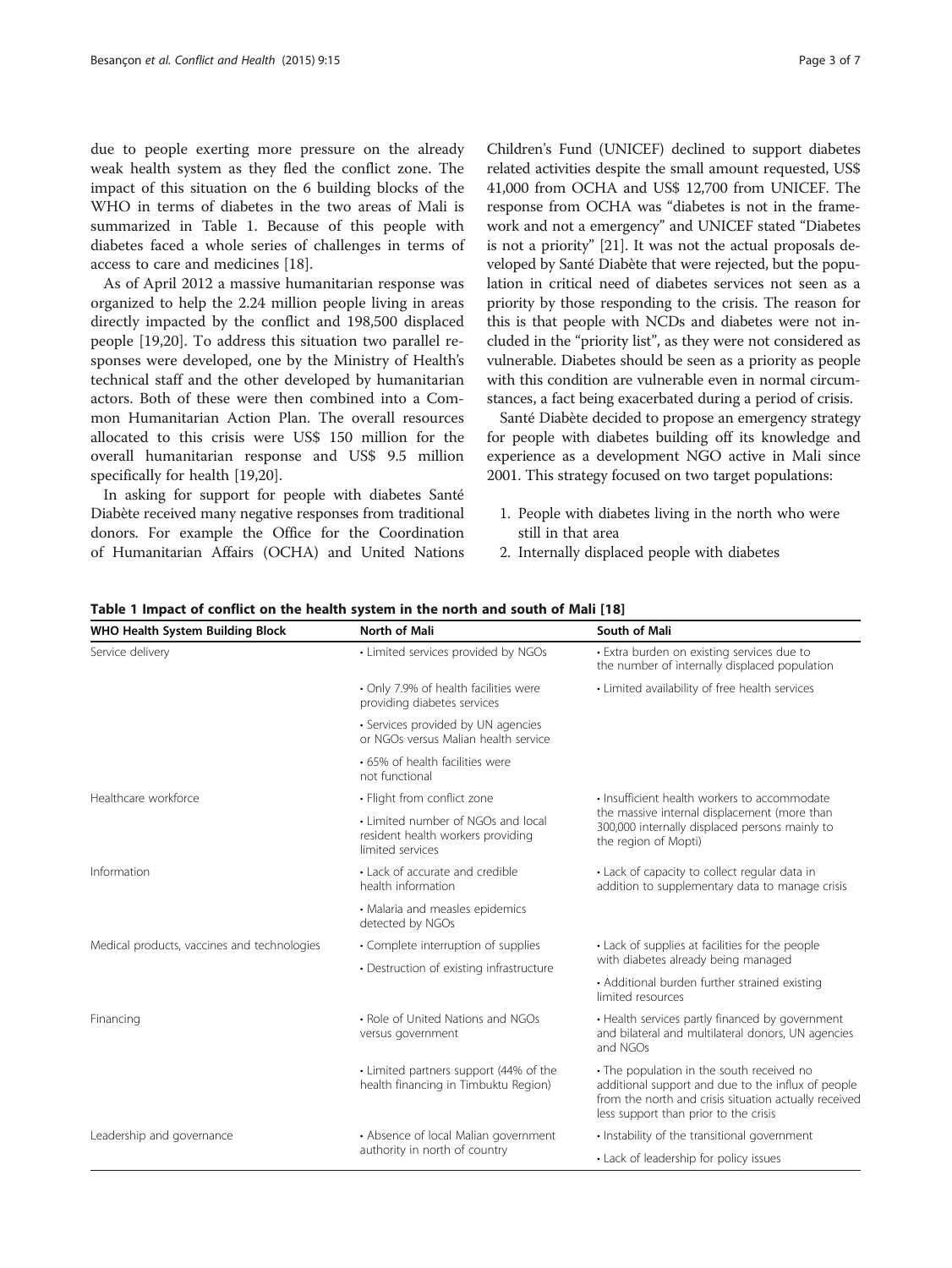Santé Diabète also debated its response with regards to Malian refugees with diabetes in neighboring countries and initiated discussions with the United Nations High Commissioner for Refugees (UNHCR). However, due to limited resources Santé Diabète was unable to respond to the needs of this group.

Given this lack of response from major donors as well as actors on the ground, Santé Diabète was still able to find funding from different sources. The partners who responded positively were the French Crisis Center and the French Development Agency, the Rhône Alpes region in France and private donations. In addition the private sector contributed some medicines. With the technical support of the WHO Country Office the diabetes emergency response was launched in partnership with the Ministry of Health, the Department of Endocrinology and Diabetology of the "Hôpital du Mali" and the National Federation of Malian Diabetics.

Because of the technical and financial constraints, Santé Diabète decided to focus on 4 of the 6 health system blocks. The first and fundamental block was access to medicines. Santé Diabète was able to supply essential diabetes medicines and insulin to the north of the country by using diabetes patient associations, health professionals and humanitarian NGOs active in the north of the country. Santé Diabète supported 1,814 people in the north of Mali with medicines. Testing equipment was also supplied to areas where this equipment had been destroyed or was no longer available, and Santé Diabète created and supplied different kits for the management of diabetic comas and diabetic foot complications (See Table 2). Malian specialists created these kits and Santé Diabète provided the logistical support for this.

These kits were then supplied to those in need via local authorities from Timbuktu, humanitarian NGOs and diabetes associations. The emergency kits prepared by Santé Diabète enabled to care of 32 people with diabetic foot complications and 15 people in diabetic coma. These actors also assisted in data collection with a simple data collection sheet developed by Santé Diabète. This was used to assess the needs for the kits and medicines as well as identify people requiring support. Using this information helped Santé Diabète identify patients from the north who had moved to the south. The "service delivery" element was also seen as important and Santé Diabète provided technical support to humanitarian NGOs active in the north of Mali and health professionals still in these regions via telephone support with specialists at the "Hôpital du Mali" for complex cases.

Service delivery was also reinforced in the south of the country where there was a large influx of displaced people. One particular element of service delivery that was addressed was the evacuation of children with Type 1 diabetes from the north of Mali to Bamako. Due to the complexity of the management of this condition known children with this condition were brought to Bamako as soon as the crisis started. Santé Diabète also supplied materials and medicines to facilities in the south to help them cope with the increased patient load. Although different NGOs and the International Organization for Migration (IOM) had within their remit to care for internally displaced people they asked Santé Diabète to manage people with diabetes. Santé Diabète was therefore responsible for the care and medicines of 150 people with diabetes. Finally one can argue that although limited, Santé Diabète through its activities was able to contribute to the "Financing" element of the emergency response. Santé Diabète's response is summarized in Table [3.](#page-4-0)

The health system elements of workforce and leadership and governance were not addressed. Santé Diabète neither had the resources nor considered as its mandate to provide medical personnel specifically dedicated to diabetes. However, as described in the response, support to services were provided through other organizations

| Table 2 Specialized diabetes kits developed by Santé Diabète |  |  |  |
|--------------------------------------------------------------|--|--|--|
|--------------------------------------------------------------|--|--|--|

| Tools included in specialized diabetes kits and average quantities needed per patient |                                             |                            |                    |  |  |
|---------------------------------------------------------------------------------------|---------------------------------------------|----------------------------|--------------------|--|--|
| Foot kit                                                                              |                                             | Diabetic coma              |                    |  |  |
| Antibiotic                                                                            | Quantity of each one for 7 days per patient | Insulin syringes U-100     | box of 100         |  |  |
| 3 families (Fluoroguinolone; Macrolides,                                              |                                             | Rapid acting insulin       | vial of 10 ml      |  |  |
| lincosamides and streptogramines; Beta-lactam)                                        |                                             | <b>Blood Glucose Meter</b> |                    |  |  |
| Metronidazole                                                                         | 21 bottles 100 ml                           | Glucose strips             | box of $50$        |  |  |
| Dakin's solution                                                                      | bottle of 250 ml                            | Urine test strips          | box of $50$        |  |  |
| Compresses (40*40 cm)                                                                 | 2 boxes of 10                               | Lactated Ringer's solution | 20 bottles 500 ml  |  |  |
| Bandages 10 x 4.5 cm B/12                                                             | box of 12                                   | Saline solution            | 15 bottles 500 ml  |  |  |
|                                                                                       |                                             | Urinary catheter           | $\mathfrak{D}$     |  |  |
|                                                                                       |                                             | Urinary catheter bag       | 2                  |  |  |
|                                                                                       |                                             | Gastric catheter           | 2                  |  |  |
|                                                                                       |                                             | Ouinine                    | 12 vials of 400 mg |  |  |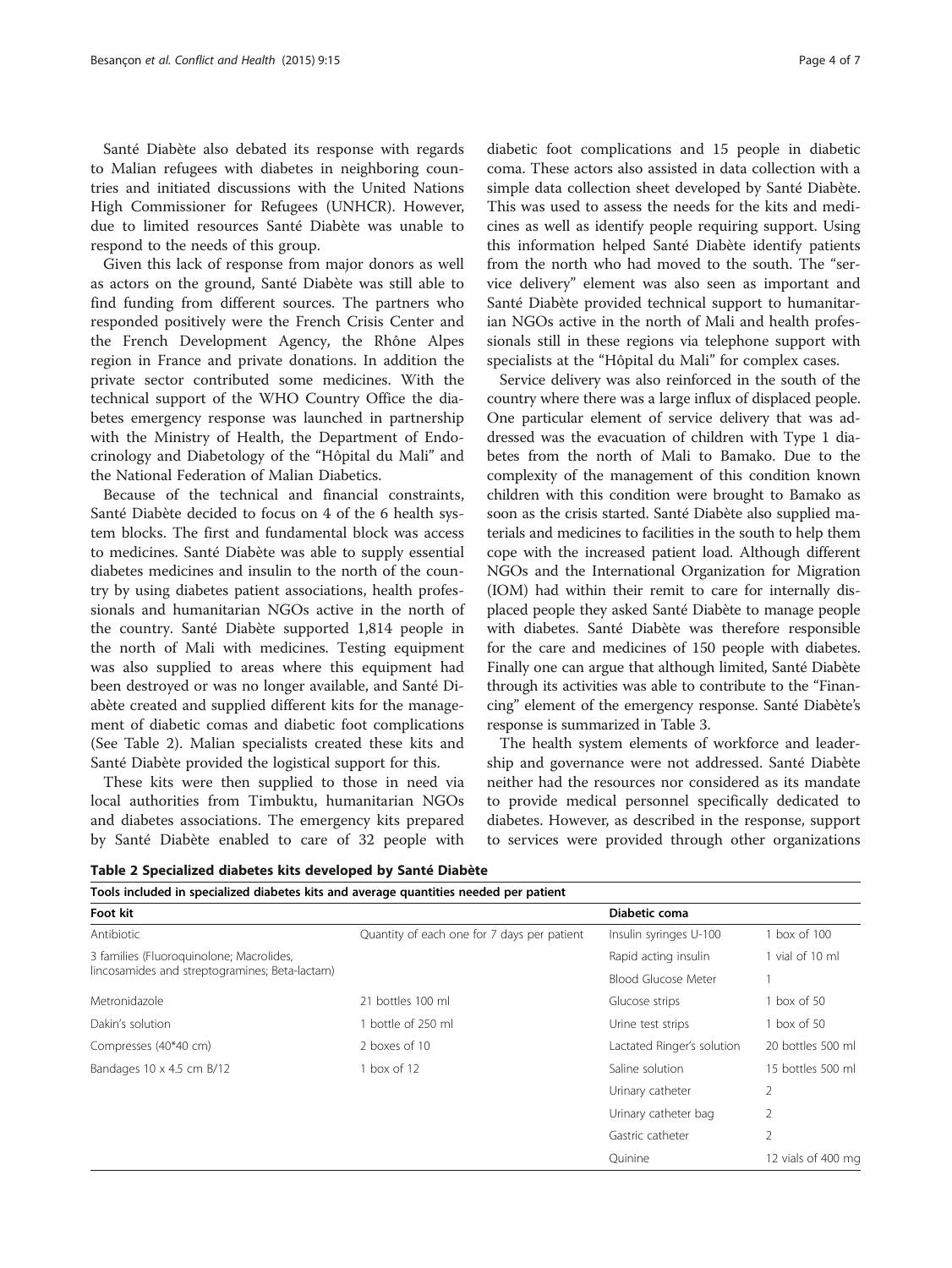<span id="page-4-0"></span>Table 3 Santé Diabète's response to the crisis using the WHO's 6 building blocks

| WHO Health System Building Block | Santé Diabète's response                                                           |  |
|----------------------------------|------------------------------------------------------------------------------------|--|
| Service delivery                 | • Support to other NGOs and<br>doctors active in the north<br>of Mali              |  |
|                                  | • Support to facilities in the south<br>to cope with additional burden             |  |
|                                  | • Transporting children to Bamako                                                  |  |
| Information                      | • Development of simple tools<br>to collect information on<br>people with diabetes |  |
|                                  | • Use of existing networks for<br>information on the situation                     |  |
| Medical products, vaccines       | • Donations                                                                        |  |
| and technologies                 | • Development of special kits                                                      |  |
| Financing                        | • Covering all costs for those in<br>need within its limited means                 |  |

on the ground. The contacts of Santé Diabète with OCHA, UNICEF, WHO and IOM should be considered as an attempt to respond to the needs of people with diabetes from a service delivery rather than a leadership and governance perspective."

#### **Discussion**

As diabetes is considered a good tracer for health systems [[5,22,23\]](#page-5-0), this case study might provide useful insight into the humanitarian response for NCDs and diabetes. The lessons learnt from Santé Diabète's experience in managing diabetes in an emergency context are relevant to the different elements of the 6 building blocks. Although these building blocks are usually utilized for stable health systems they remain relevant in times of emergency as people still need to access health care provided by a system be it delivered by local facilities, NGOs or a UN agency.

This case study highlights the lack of leadership and governance in including NCDs and diabetes on the agenda of humanitarian actors. In September 2011 the United Nations held a Summit on NCDs, its second health-related summit after its 2001 meeting on HIV/AIDS. Despite being the main cause of mortality worldwide with 63% of total deaths [[24\]](#page-5-0), NCDs have not been firmly placed on the development agenda [[25,26](#page-5-0)]. Although often thought of as "diseases of the rich" close to 80% of NCD deaths occur in Low and Middle-Income Countries. Following this the WHO has developed a Global Action Plan for NCDs that include the following statements regarding NCDs and the humanitarian response [[27\]](#page-6-0):

– "It must be ensured that the use of these services does not expose the users to financial hardship,

including in cases of ensuring the continuity of care in the aftermath of emergencies and disasters."

– "Improve the availability of life-saving technologies and essential medicines for managing NCDs in the initial phase of emergency response."

Despite clear recommendations from the WHO, prioritizing these diseases both on global level and also specifically for emergencies, other UN organizations and humanitarian actors have not followed this guidance. As highlighted by Demaio et al. [[28](#page-6-0)] NCDs have not received the attention necessary in emergency contexts. In Mali the WHO in its role of coordinator of the health cluster was the only international actor trying to address the NCD issue. This was reinforced by a change of leadership in WHO in Mali which allowed awareness to be raised about the need to take NCDs into account among the priority health issues during the Malian crisis.

With regards to information, medical products, service delivery, human resources and financing Spiegel et al. [[29\]](#page-6-0) provide guidance in terms of what should be done in humanitarian crises. This includes registration of people with chronic conditions that can be cared for locally, including diabetes and cardiovascular disease. As done by Santé Diabète, Spiegel et al. [[29\]](#page-6-0) propose the creation of treatment kits for health facilities as well as simplified care guidelines for the use at home. Regarding human resources the recommendation is that chronic disease care should be included in the training of humanitarian workers. Finally, the issue of cost of management of diabetes and NCDs and how the humanitarian response needs to adequately plan for this.

This case study also raises the issue of vulnerability. Vulnerable populations are more prone to face the adverse effects of a humanitarian crisis [\[30](#page-6-0)] and people with diabetes clearly fit into this category. This specific population can be seen as vulnerable due to their continuous need for health care and medicines and the financial burden this may place on them. Type 1 diabetes affects children, already a category of vulnerability on its own. The needs of people with diabetes are already complex and the added strain of a crisis situation means that this sub-population, as all populations with chronic diseases, need special attention [\[31\]](#page-6-0).

In an emergency setting there is also not one single "diabetes population", but several each with specific needs. These sub-populations included people still in the conflict area, internally displaced people, refugees and also the population in the south of Mali. All these populations contain individuals with diabetes, but the response to each set of needs may be very different. For Malian refugees these were people who may have lost everything and had to flee their homes for neighboring countries, versus people internally displaced having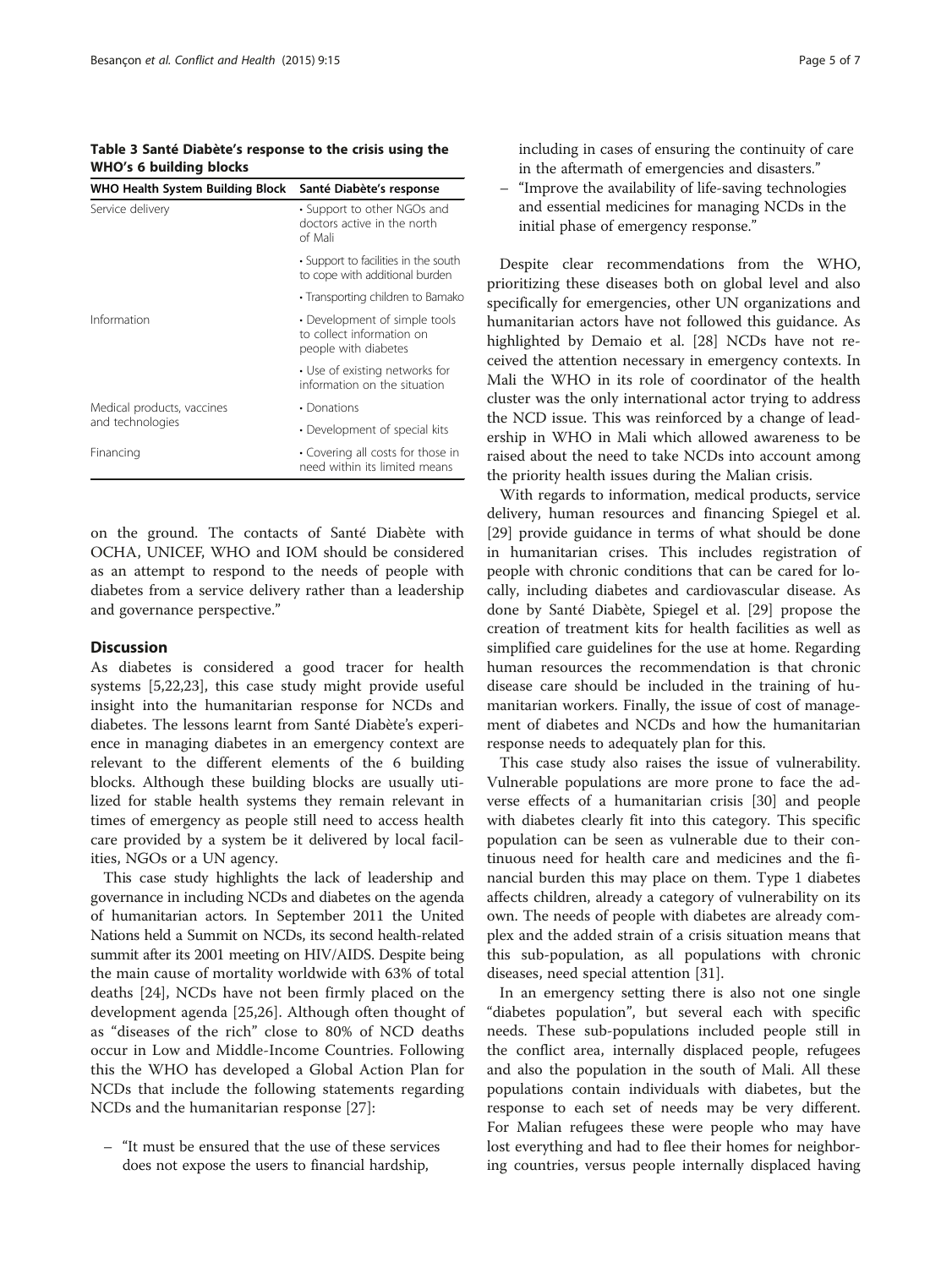<span id="page-5-0"></span>lost their home, but being able to stay with family and friends in Bamako and still being in their country. In the north the health system was completely destroyed, versus in the south due to the crisis the health system became overburdened. All these sub-populations need to be addressed in different ways with a variety of actors involved.

Santé Diabète in its response to 3 out of 4 of these populations had to shift its focus from being a development NGO to managing development projects in a humanitarian crisis as well as developing a response to the emergency situation in Mali. Its response could rely on its vast knowledge and experience of the Malian context and links with local partners to address challenges it faced on the ground. Long-term experience of a country is something that traditional humanitarian organizations do not have due to their modus operandi and short-term focus in a given setting. In addition, having carried out a situation analysis of the health system in 2004 allowed Santé Diabète an in-depth knowledge of the Malian health system. It has been proposed that humanitarian organizations in their assessment of needs and response include NCDs [\[30](#page-6-0)]. Santé Diabète through its existing projects and partnerships is also actively involved in the post-emergency reconstruction of the health system. By intervening in the crisis situation it has guaranteed continuity of care with regards to medicines, service delivery, information and financing.

## Conclusion

The lessons from this case study may be applicable to other LICs where frequent humanitarian emergencies place strain on already weak health systems. These health systems do not provide appropriate management for NCDs including diabetes meaning that in a time of humanitarian emergencies this already vulnerable population faces additional challenges. The lack of priority given to this group of individuals in humanitarian emergencies needs to be addressed as well as how the response for chronic conditions needs to build on existing local expertise to benefit the emergency response, but also plan for the post-emergency reconstruction.

#### Competing interests

Ibrahim-Soce Fall is an employee of the World Health Organization and the opinions expressed in this article do not represent those of the WHO. All the other authors declare no competing interests. The authors would like to thank the reviewers for their pertinent comments in improving this submission.

#### Authors' contributions

SB, MD and DB drafted the initial manuscript with intellectual contributions from all authors. All authors contributed to the revision of the article following the comments from the reviewers. All authors read and approved the final manuscript.

#### Author details

<sup>1</sup>Santé Diabète, Mali office, Bamako, Mali. <sup>2</sup>World Health Organization, Mali office, Bamako, Mali. <sup>3</sup>Endocrinology Department, Mali National Hospital Bamako, Mali. <sup>4</sup> Division of Tropical and Humanitarian Medicine, Geneva University Hospitals, Geneva, Switzerland. <sup>5</sup>Division of Tropical and Humanitarian Medicine Geneva University Hospitals, and University of Geneva, Geneva University Hospitals, Geneva, Switzerland.

#### Received: 8 December 2014 Accepted: 13 March 2015 Published online: 01 May 2015

#### References

- 1. WHO. The World Health Report 2000 Health systems: improving performance. Geneva: World Health Organization; 2000.
- 2. WHO. Strengthening health systems to improve health outcomes: WHO's framework for action. Geneva: World Health Organization; 2007.
- 3. Clark NM. Management of chronic disease by patients. Annu Rev Public Health. 2003;24:289–313.
- 4. Travis P, Bennett S, Haines A, Pang T, Bhutta Z, Hyder A, et al. Overcoming health-systems constraints to achieve the Millennium Development Goals. Lancet. 2004;364(9437):900–6.
- 5. Beran D. Health systems and the management of chronic diseases: lessons from Type 1 diabetes. Diabetes Management. 2012;2(4):1–13.
- 6. Mills A. Health care systems in low- and middle-income countries. N Engl J Med. 2014;370(6):552–7.
- 7. Beran D, Yudkin J, de Courten M. Assessing Health Systems for Insulin-Requiring Diabetes in sub-Saharan Africa: Developing a 'Rapid Assessment Protocol for Insulin Access'. 2005.
- 8. Country Health Profiles. [<http://www.who.int/countries/>]
- 9. IDF. International Diabetes Federation Diabetes Atlas. 6th ed. Brussels: International Diabetes Federation; 2013.
- 10. Peer N, Kengne AP, Motala AA, Mbanya JC. Diabetes in the Africa Region: an update. Diabetes Res Clin Pract. 2014;103(2):197–205.
- 11. International Insulin Foundation, Santé Diabète. Final Report of the International Insulin Foundation on the Rapid Assessment Protocol for Insulin Access in Mali. London, Bamako: International Insulin Foundation and Santé Diabète; 2004.
- 12. International Insulin Foundation. Diabetes Foundation Report on insulin-requiring diabetes in sub-Saharan Africa. London: International Insulin Foundation; 2005.
- 13. Beran D, Yudkin JS. Looking beyond the issue of access to insulin: what is needed for proper diabetes care in resource poor settings. Diabetes Res Clin Pract. 2010;88(3):217–21.
- 14. Nossiter A. Soldiers Overthrow Mali Government in Setback for Democracy in Africa. New York: New York Times; 2012.
- 15. Hirsch A. Mali rebels declare independence in north as fears grow over extremist links. London: The Guardian; 2012.
- 16. Mali: Islamist Armed Groups Spread Fear in North. [\[http://www.hrw.org/](http://www.hrw.org/news/2012/09/25/mali-islamist-armed-groups-spread-fear-north) [news/2012/09/25/mali-islamist-armed-groups-spread-fear-north](http://www.hrw.org/news/2012/09/25/mali-islamist-armed-groups-spread-fear-north)]
- 17. Hirsch A, Willsher K. Mali conflict: France has opened gates of hell, say rebels. London: The Guardian; 2013.
- 18. WHO Mali Country Office. Implementation report of health interventions in response to the humanitarian crisis in Mali. Bamako: World Health Organization Mali Country Office; 2013.
- 19. Appel global pour le Mali 2012. [[http://www.unocha.org/cap/appeals/](http://www.unocha.org/cap/appeals/appel-global-pour-le-mali-2012) [appel-global-pour-le-mali-2012\]](http://www.unocha.org/cap/appeals/appel-global-pour-le-mali-2012)
- 20. Mali Tableau de Bord Humanitaire. [[http://www.unocha.org/mali/infographies/](http://www.unocha.org/mali/infographies/tableaux-de-bord-humanitaires) [tableaux-de-bord-humanitaires\]](http://www.unocha.org/mali/infographies/tableaux-de-bord-humanitaires)
- 21. Besancon S, Traore SA. [Diabetes, a public health challenge for Mali]. Soins. 2013;781:16–9.
- 22. Kessner DM, Carolyn EK, Singer J. Assessing health quality: the case for tracers. N Engl J Med. 1973;288:189–94.
- 23. Nolte E, Bain C, McKee M. Diabetes as a tracer condition in international benchmarking of health systems. Diabetes Care. 2006;29(5):1007–11.
- 24. WHO. Global status report on noncommunicable diseases. Geneva: World Health Organization; 2010.
- 25. Nugent R, Feigl A. Where Have All the Donors Gone? Scarce Donor Funding for Non-Communicable Diseases. Washington D.C: Center for Global Development; 2011.
- 26. Stuckler D, King L, Robinson H, McKee M. WHO's budgetary allocations and burden of disease: a comparative analysis. Lancet. 2008;372(9649):1563–9.